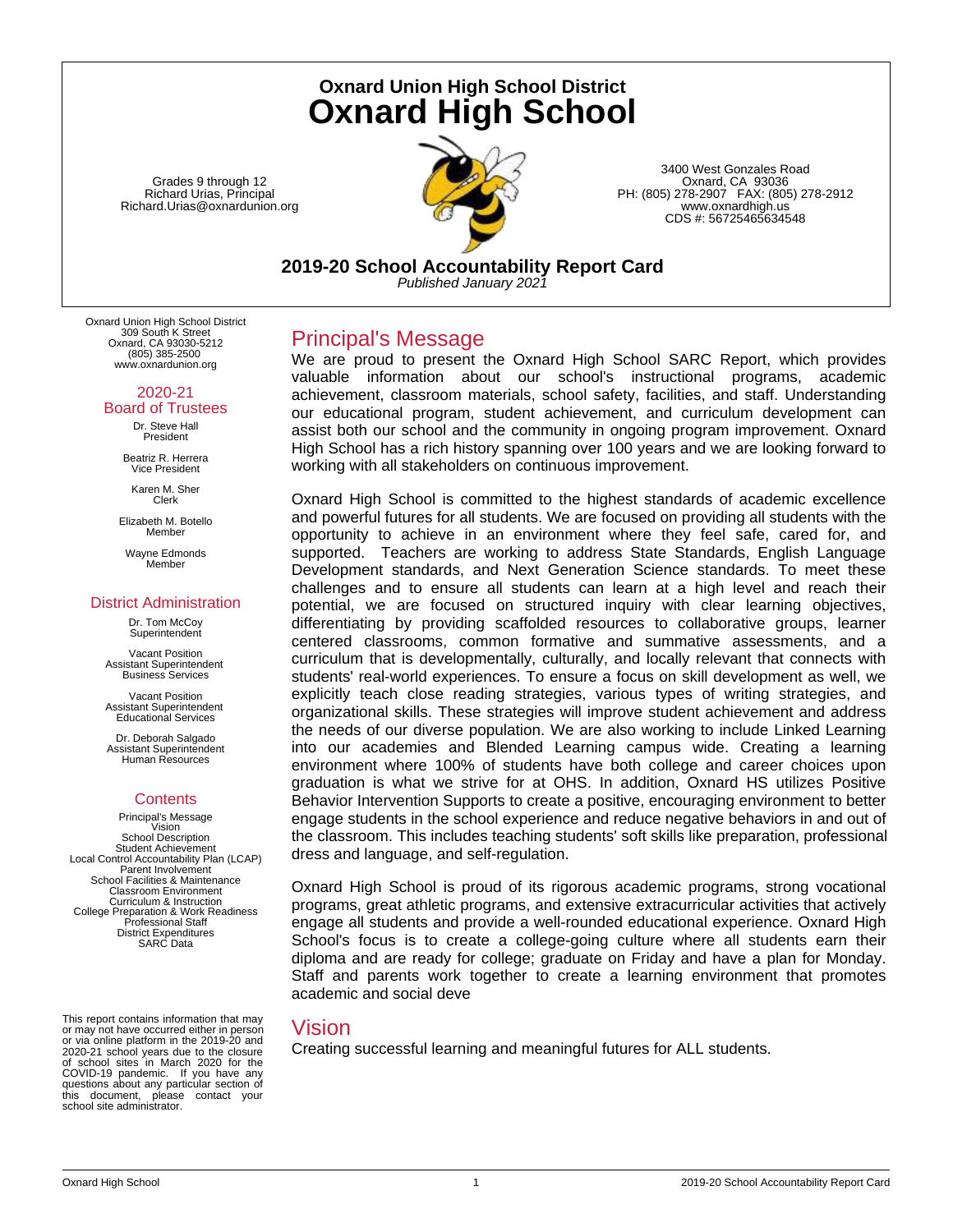# School Description

Oxnard High School is located in the northwestern region of Oxnard and serves students in grades nine through twelve following a traditional calendar. At the beginning of the 2019-20 school year, 2774 students were enrolled, including 7.3% in special education, 8.6% qualifying for English Language Learner support, and 70.1% qualifying for free or reduced price lunch.

| Student Enrollment by Student Group / Grade Level<br>2019-20 |                          |                         |               |  |  |
|--------------------------------------------------------------|--------------------------|-------------------------|---------------|--|--|
| <b>Student Group</b>                                         | % of Total<br>Enrollment | Grade Level             | # of Students |  |  |
| Black or<br>African-Amer.                                    | 2.00%                    | Grade 9                 | 787           |  |  |
| Amer. Indian or<br>Alaska Native                             | 0.10%                    | Grade 10                | 668           |  |  |
| Asian                                                        | 1.00%                    | Grade 11                | 702           |  |  |
| Filipino                                                     | 2.20%                    | Grade 12                | 617           |  |  |
| Hisp. or Latino                                              | 86.70%                   | Ungraded                | 0             |  |  |
| Native Hawaiian or<br>Pacific Islander                       | 0.10%                    |                         |               |  |  |
| White                                                        | 6.20%                    |                         |               |  |  |
| Two or More Races                                            | 1.70%                    |                         |               |  |  |
| Students with<br><b>Disabilities</b>                         | 7.30%                    |                         |               |  |  |
| Socioeconomically<br>Disadvantaged                           | 70.10%                   |                         |               |  |  |
| <b>English Learners</b>                                      | 8.60%                    |                         |               |  |  |
| Foster Youth                                                 | 0.90%                    |                         |               |  |  |
| Homeless                                                     | 13.20%                   |                         |               |  |  |
|                                                              |                          | <b>Total Enrollment</b> | 2,774         |  |  |

# Student Achievement

## Physical Fitness

In the spring of each year, Oxnard High School is required by the state to administer a physical fitness test to all students in grade nine. The physical fitness test measures each student's ability to complete fitness tasks in six major areas. Students who either meet or exceed the standards in all six fitness areas are considered to be in the "healthy fitness zone." The chart reported in this document reports only the percentage in each category, not a cumulative total of the results for categories 4 of 6 and 5 of 6. Comparative district and state results can be found at the CDE's website.

| <b>Physical Fitness Test</b><br>Percentage of Students Meeting California Fitness Standards<br>2019-20 |                                                 |                                         |                                 |  |
|--------------------------------------------------------------------------------------------------------|-------------------------------------------------|-----------------------------------------|---------------------------------|--|
|                                                                                                        | <b>Percentage of Students Meeting Standards</b> |                                         |                                 |  |
| Grade Level<br>Tested                                                                                  | Four of Six Fitness<br>Standards                | Five of Six Fitness<br><b>Standards</b> | Six of Six Fitness<br>Standards |  |
| Ninth                                                                                                  | N/A                                             | N/A                                     | N/A                             |  |

*Note: Cells with N/A values do not require data as the 2019-2020 data are not available.*

*Note: Due to the COVID-19 pandemic, Executive Order N-56-20 was issued which waived the requirement to administer the physical fitness performance test for the 2019-2020 school year.*

#### California Assessment of Student Performance and Progress

The California Assessment of Student Performance and Progress (CAASPP) System includes the Smarter Balanced Summative Assessments (SBAC) for students in the general education population, and the California Alternate Assessments (CAAs) for students with the most significant cognitive disabilities. Only eligible students may participate in the administration of the CAAs. CAAs items are aligned with alternative achievement standards, which are linked with the Common Core State Standards (CCSS). CAASPP results are a measure of how well students are mastering California's standards in English language arts/literacy (ELA) and mathematics, and are given to grades three through eight and grade eleven. SBAC tests assess student performance in ELA/Literacy and mathematics utilizing computer-adaptive tests and performance tasks, and CAAs test items are aligned with alternative achievement standards which are linked with the Common Core State Standards (CCSS).

The CAASPP results shown in this report include overall results comparing the school, district and state scores as well as the school's overall score in each applicable subgroup. Results are shown only for subgroups with ten students or more taking the exam. For those categories that are blank in the tables, no students met subgroup criteria. More information on CAASPP can be found on the California Department of Education's website www.cde.ca.gov/ta/tg/ca/.

| <b>CAASPP Test Results in ELA and Mathematics - All Students</b> |                                                                                                               |     |       |       |       |       |
|------------------------------------------------------------------|---------------------------------------------------------------------------------------------------------------|-----|-------|-------|-------|-------|
|                                                                  | <b>Percent of Students Scoring at Proficient or</b><br>Advanced<br>(meeting or exceeding the state standards) |     |       |       |       |       |
|                                                                  | School<br><b>District</b><br>State                                                                            |     |       |       |       |       |
|                                                                  | 19-20<br>18-19                                                                                                |     | 18-19 | 19-20 | 18-19 | 19-20 |
| English-Language Arts/Literacy<br>(grades $3-8$ and $11$ )       | 38.0                                                                                                          | N/A | 44.0  | N/A   | 50.0  | N/A   |
| <b>Mathematics</b><br>(grades $3-8$ and $11$ )                   | 18.0                                                                                                          | N/A | 27.0  | N/A   | 39.0  | N/A   |

*Note: Cells with N/A values do not require data.*

*Note: The 2019-2020 data are not available. Due to the COVID-19 pandemic, Executive Order N-30-20 was issued which waived the requirement for statewide testing for the 2019-2020 school year.*

*Note: Percentages are not calculated when the number of students tested is ten or less, either because the number of students in this category is too small for statistical accuracy or to protect student privacy.*

*Note: ELA and mathematics test results include the Smarter Balanced Summative Assessment and the CAA. The "Percent Met or Exceeded" is calculated by taking the total number of students who met or exceeded the standard on the Smarter Balanced Summative Assessment plus the total number of students who met the standard (i.e., achieved Level 3-Alternate) on the CAAs divided by the total number of students who participated in both assessments.*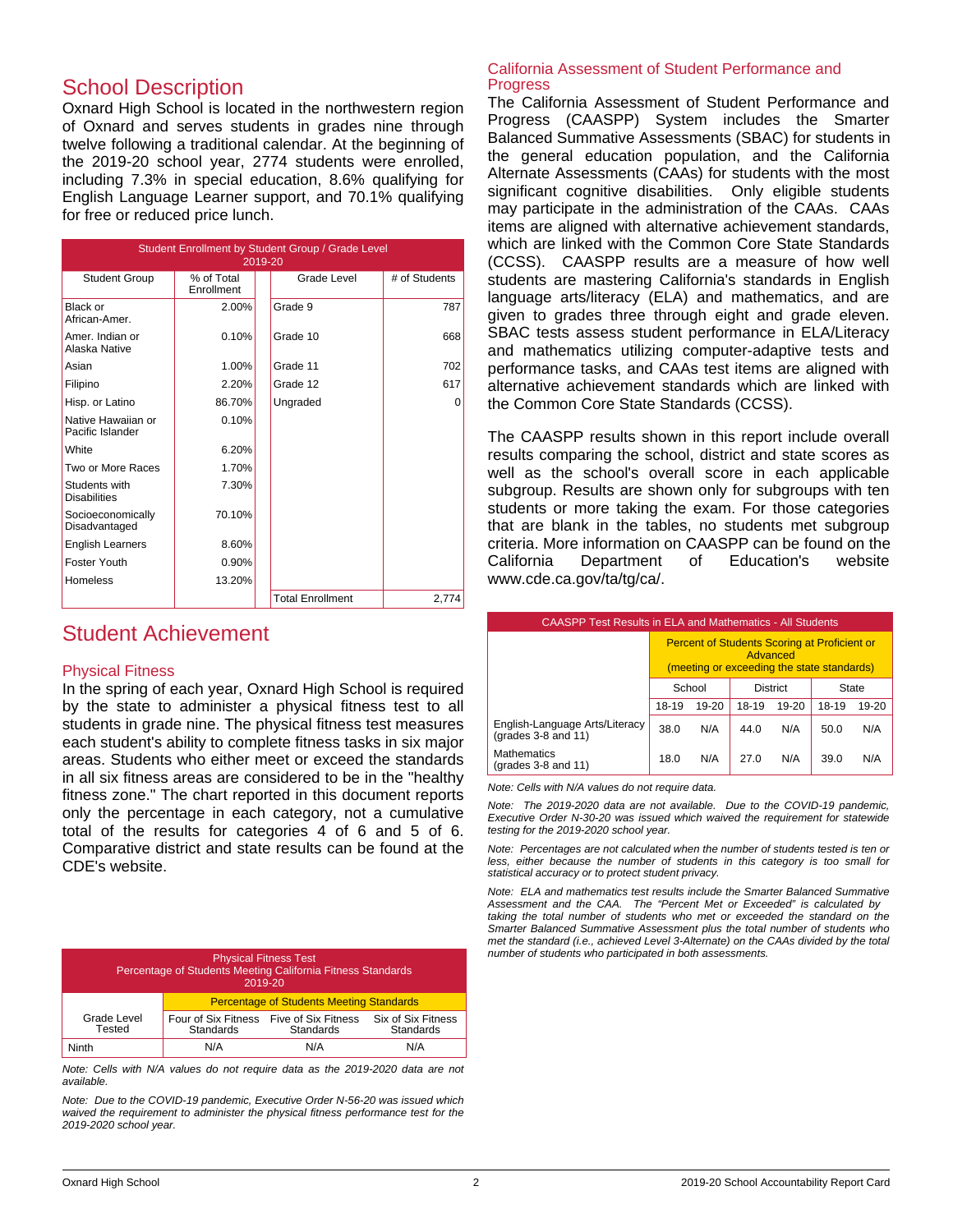|                                                   | CAASPP Test Results in ELA by Student Group (2019-20) |          |          |                        |                                                                         |
|---------------------------------------------------|-------------------------------------------------------|----------|----------|------------------------|-------------------------------------------------------------------------|
| <b>Student Groups</b>                             | Total<br><b>Enrollment</b>                            | # Tested | % Tested | % Not<br><b>Tested</b> | % Meeting<br>or<br><b>Exceeding</b><br><b>State</b><br><b>Standards</b> |
| <b>All Students</b>                               | N/A                                                   | N/A      | N/A      | N/A                    | N/A                                                                     |
| Male                                              | N/A                                                   | N/A      | N/A      | N/A                    | N/A                                                                     |
| Female                                            | N/A                                                   | N/A      | N/A      | N/A                    | N/A                                                                     |
| <b>Black or</b><br>African-Amer.                  | N/A                                                   | N/A      | N/A      | N/A                    | N/A                                                                     |
| Amer, Indian or<br>Alaska Native                  | N/A                                                   | N/A      | N/A      | N/A                    | N/A                                                                     |
| Asian                                             | N/A                                                   | N/A      | N/A      | N/A                    | N/A                                                                     |
| Filipino                                          | N/A                                                   | N/A      | N/A      | N/A                    | N/A                                                                     |
| Hisp. or Latino                                   | N/A                                                   | N/A      | N/A      | N/A                    | N/A                                                                     |
| Native Hawaiian or<br>Pacific Islander            | N/A                                                   | N/A      | N/A      | N/A                    | N/A                                                                     |
| White                                             | N/A                                                   | N/A      | N/A      | N/A                    | N/A                                                                     |
| Two or More Races                                 | N/A                                                   | N/A      | N/A      | N/A                    | N/A                                                                     |
| <b>English Learners</b>                           | N/A                                                   | N/A      | N/A      | N/A                    | N/A                                                                     |
| Socioeconomically<br>Disadvantaged                | N/A                                                   | N/A      | N/A      | N/A                    | N/A                                                                     |
| Students with<br><b>Disabilities</b>              | N/A                                                   | N/A      | N/A      | N/A                    | N/A                                                                     |
| <b>Students Receiving</b><br>Migrant Ed. Services | N/A                                                   | N/A      | N/A      | N/A                    | N/A                                                                     |
| Foster Youth                                      | N/A                                                   | N/A      | N/A      | N/A                    | N/A                                                                     |
| Homeless                                          | N/A                                                   | N/A      | N/A      | N/A                    | N/A                                                                     |

| CAASPP Test Results in Mathematics by Student Group (2019-20) |                                   |          |          |                        |                                                                                 |
|---------------------------------------------------------------|-----------------------------------|----------|----------|------------------------|---------------------------------------------------------------------------------|
| <b>Student Groups</b>                                         | <b>Total</b><br><b>Enrollment</b> | # Tested | % Tested | % Not<br><b>Tested</b> | % Meeting<br>$\alpha$ r<br><b>Exceeding</b><br><b>State</b><br><b>Standards</b> |
| <b>All Students</b>                                           | N/A                               | N/A      | N/A      | N/A                    | N/A                                                                             |
| Male                                                          | N/A                               | N/A      | N/A      | N/A                    | N/A                                                                             |
| Female                                                        | N/A                               | N/A      | N/A      | N/A                    | N/A                                                                             |
| Black or<br>African-Amer.                                     | N/A                               | N/A      | N/A      | N/A                    | N/A                                                                             |
| Amer, Indian or<br>Alaska Native                              | N/A                               | N/A      | N/A      | N/A                    | N/A                                                                             |
| Asian                                                         | N/A                               | N/A      | N/A      | N/A                    | N/A                                                                             |
| Filipino                                                      | N/A                               | N/A      | N/A      | N/A                    | N/A                                                                             |
| Hisp. or Latino                                               | N/A                               | N/A      | N/A      | N/A                    | N/A                                                                             |
| Native Hawaiian or<br>Pacific Islander                        | N/A                               | N/A      | N/A      | N/A                    | N/A                                                                             |
| White                                                         | N/A                               | N/A      | N/A      | N/A                    | N/A                                                                             |
| Two or More Races                                             | N/A                               | N/A      | N/A      | N/A                    | N/A                                                                             |
| <b>English Learners</b>                                       | N/A                               | N/A      | N/A      | N/A                    | N/A                                                                             |
| Socioeconomically<br>Disadvantaged                            | N/A                               | N/A      | N/A      | N/A                    | N/A                                                                             |
| Students with<br><b>Disabilities</b>                          | N/A                               | N/A      | N/A      | N/A                    | N/A                                                                             |
| <b>Students Receiving</b><br>Migrant Ed. Services             | N/A                               | N/A      | N/A      | N/A                    | N/A                                                                             |
| Foster Youth                                                  | N/A                               | N/A      | N/A      | N/A                    | N/A                                                                             |
| <b>Homeless</b>                                               | N/A                               | N/A      | N/A      | N/A                    | N/A                                                                             |

*Note: Cells with N/A values do not require data.*

*Note: The 2019-2020 data are not available. Due to the COVID-19 pandemic, Executive Order N-30-20 was issued which waived the requirement for statewide testing for the 2019-2020 school year.*

| <b>CAASPP Test Results in Science for All Students</b> |                                                                                                            |         |       |           |       |         |
|--------------------------------------------------------|------------------------------------------------------------------------------------------------------------|---------|-------|-----------|-------|---------|
|                                                        | <b>Percent of Students Scoring at Proficient or Advanced</b><br>(meeting or exceeding the state standards) |         |       |           |       |         |
|                                                        | <b>District</b><br>School                                                                                  |         |       | State     |       |         |
|                                                        | 18-19                                                                                                      | $19-20$ | 18-19 | $19 - 20$ | 18-19 | $19-20$ |
| Science<br>(grades $5, 8$ ,<br>and $10$ )              | N/A                                                                                                        | N/A     | N/A   | N/A       | N/A   | N/A     |

*Note: Cells with N/A values do not require data.*

*Note: The 2019-2020 data are not available. Due to the COVID-19 pandemic, Executive Order N-30-20 was issued which waived the requirement for statewide testing for the 2019-2020 school year.*

*Note: The new California Science Test (CAST) was first administered operationally in the 2018-2019 school year.*

| CAASPP Test Results in Science by Student Group (2019-20) |                            |          |          |                        |                                                                                 |
|-----------------------------------------------------------|----------------------------|----------|----------|------------------------|---------------------------------------------------------------------------------|
| <b>Student Groups</b>                                     | Total<br><b>Enrollment</b> | # Tested | % Tested | % Not<br><b>Tested</b> | % Meeting<br>$\alpha$ r<br><b>Exceeding</b><br><b>State</b><br><b>Standards</b> |
| <b>All Students</b>                                       | N/A                        | N/A      | N/A      | N/A                    | N/A                                                                             |
| Male                                                      | N/A                        | N/A      | N/A      | N/A                    | N/A                                                                             |
| Female                                                    | N/A                        | N/A      | N/A      | N/A                    | N/A                                                                             |
| <b>Black or</b><br>African-Amer.                          | N/A                        | N/A      | N/A      | N/A                    | N/A                                                                             |
| Amer, Indian or<br>Alaska Native                          | N/A                        | N/A      | N/A      | N/A                    | N/A                                                                             |
| Asian                                                     | N/A                        | N/A      | N/A      | N/A                    | N/A                                                                             |
| Filipino                                                  | N/A                        | N/A      | N/A      | N/A                    | N/A                                                                             |
| Hisp. or Latino                                           | N/A                        | N/A      | N/A      | N/A                    | N/A                                                                             |
| Native Hawaiian or<br>Pacific Islander                    | N/A                        | N/A      | N/A      | N/A                    | N/A                                                                             |
| White                                                     | N/A                        | N/A      | N/A      | N/A                    | N/A                                                                             |
| Two or More Races                                         | N/A                        | N/A      | N/A      | N/A                    | N/A                                                                             |
| <b>English Learners</b>                                   | N/A                        | N/A      | N/A      | N/A                    | N/A                                                                             |
| Socioeconomically<br>Disadvantaged                        | N/A                        | N/A      | N/A      | N/A                    | N/A                                                                             |
| Students with<br><b>Disabilities</b>                      | N/A                        | N/A      | N/A      | N/A                    | N/A                                                                             |
| <b>Students Receiving</b><br>Migrant Ed. Services         | N/A                        | N/A      | N/A      | N/A                    | N/A                                                                             |
| Foster Youth                                              | N/A                        | N/A      | N/A      | N/A                    | N/A                                                                             |
| Homeless                                                  | N/A                        | N/A      | N/A      | N/A                    | N/A                                                                             |

*Note: Cells with N/A values do not require data.*

*Note: The 2019-2020 data are not available. Due to the COVID-19 pandemic, Executive Order N-30-20 was issued which waived the requirement for statewide testing for the 2019-2020 school year.*

# Local Control Accountability Plan (LCAP)

As part of the new Local Control Funding Formula, school districts are required to develop, adopt, and annually update a three-year Local Control and Accountability Plan (LCAP). The following components of this SARC address some of the priorities identified in the District's LCAP:

Conditions of Learning (Basic Services) – State Priority 1: Degree to which teachers are appropriately assigned and fully credentialed in the subject areas and for the pupils they are teaching; pupils have access to standards-aligned Instructional materials and school facilities are maintained in good repair. Covered in *Teacher Assignment*, including the Teacher Credentials & Misassignments chart; *Instructional Materials*, including the Textbooks chart; and *School Facilities & Maintenance*, including the Campus Description and School Facility Good Repair Status charts.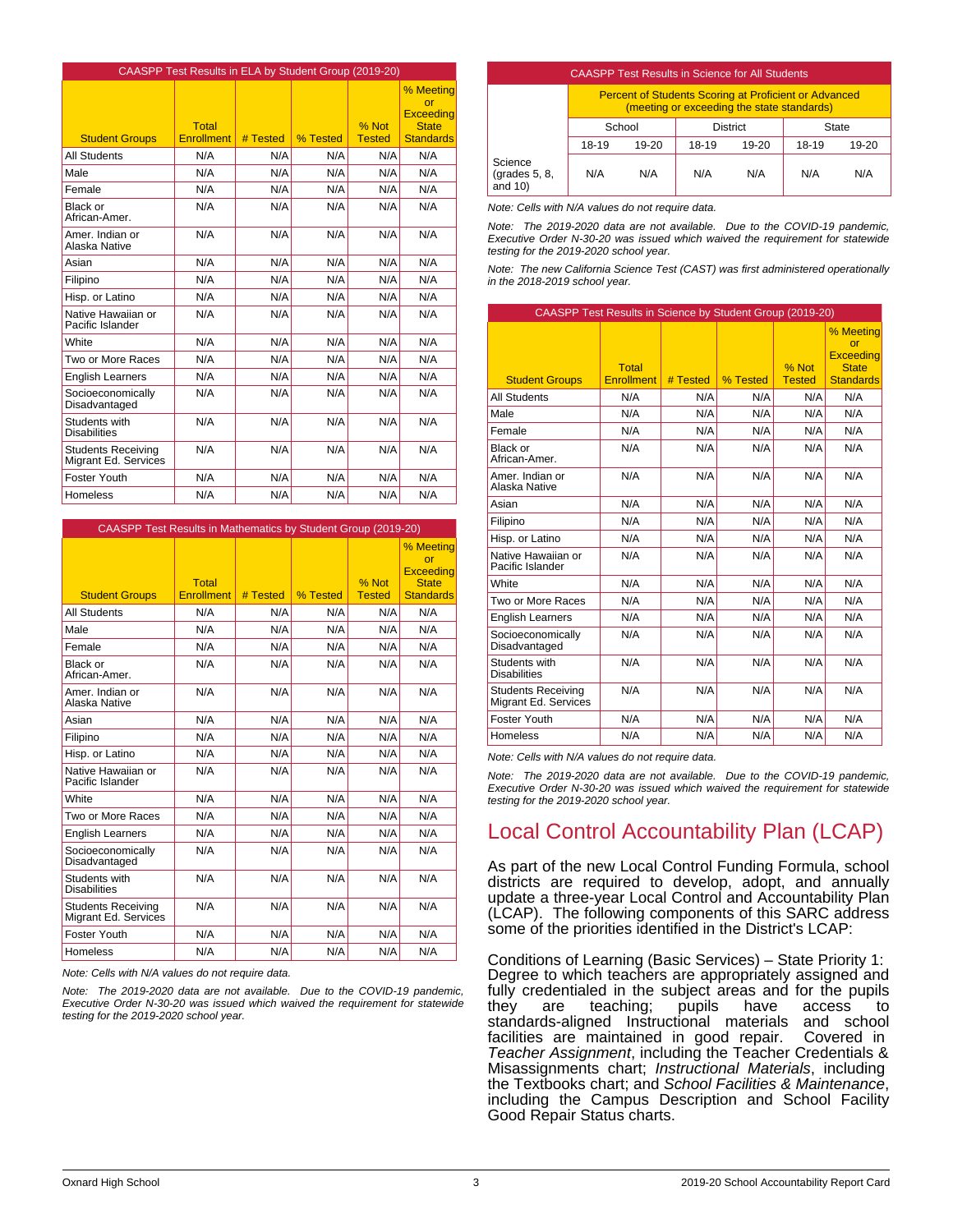Conditions of Learning (Implementation of State Standards) – State Priority 2: academic content and performance standards adopted by the state board for all pupils. Not covered in the School Accountability Report Card.

Parental Involvement – State Priority 3: Efforts to seek parent input in decision making, promotion of parent participation in programs for unduplicated pupils and special need subgroups. Covered in *Parent Involvement.*

Pupil Achievement – State Priority 4: Performance on standardized tests, score on Academic Performance Index, share of pupils that are college and career ready, share of English learners that become English proficient, English learner reclassification rate, share of pupils that pass Advanced Placement exams with a 3 or higher, and share of pupils determined prepared for college by the Early Assessment Program. Covered in California Early Assessment Program. *Assessment of Student Performance and Progress*, including the CAASPP charts.

Engagement (Pupil Engagement) – State Priority 5: School attendance rates, chronic absenteeism rates, middle school dropout rates, high school dropout rates, and high school graduation rates. Covered in *Dropout & Graduation Rates*, including the Dropout chart; and *Graduation Requirements*, including the Graduation Rate chart for high schools only.

School Climate – State Priority 6: Pupil suspension rates, pupil expulsion rates, other local measures including surveys of pupils, and parents and teachers on the sense of safety and school connectedness. Covered in *Discipline & Climate for Learning*, including Suspension & Expulsion chart; and *School Site Safety Plan.*

Conditions of Learning (Course Access) – State Priority 7: Pupil enrollment in a broad course of study that includes<br>all of the subject areas. Not covered in the School Not covered in the School Accountability Report Card.

Other Pupil Outcomes – State Priority 8: Pupil outcomes in the subject areas. Covered in *Physical Fitness*, including the Physical Fitness Test chart.

# Parent Involvement

Parents are encouraged to get involved in their child's learning environment either by volunteering in the classroom, participating in a decision-making group, or simply attending school events.

Parents stay informed on upcoming events and school activities through Parent Square, flyers, school newsletters, the school marquee, the school website, school site council, parent teacher student association, booster groups, social media, text messages, and Oxnard HS app. Contact the school office at (805) 278-2907 for more information on how to become involved in your child's learning environment.

# **Opportunities to Volunteer**

Campus Volunteers School Activities Athletic Events

## **Committees**

English Learner Advisory Council Parent Teacher Student Association School Site Council Athletic Boosters Band Boosters

## **School Activities**

Back to School Night Open House Parent Education Workshops Sports Events Student Orientation Student Performances Hall of Fame Padres Juntos ASB

# School Facilities & Maintenance

The district takes great efforts to ensure that all schools are clean, safe, and functional through proper facilities maintenance and campus supervision. Oxnard High School's original facilities were built in 1995; ongoing maintenance and campus improvements ensure facilities remain up to date and provide adequate space for students and staff. District maintenance and site custodial staff ensure that the repairs necessary to keep the school in good condition are completed in a timely manner. A work order process is used by school and district staff to communicate non-routine maintenance requests. communicate non-routine maintenance requests. Emergency repairs are given the highest priority.

Every morning before school begins, the custodian inspects facilities for safety hazards or other conditions that need attention prior to students and staff entering school grounds. Five day custodians and ten evening custodians are assigned to Oxnard High School. The day custodians are responsible for:

- Groundskeeping
- Restroom cleaning

Restrooms are checked throughout the day for cleanliness and subsequently cleaned as needed. The evening custodians are responsible for:

- Classroom cleaning
- Cafeteria cleanup
- Office area cleaning
- Restroom cleaning
- Trash Removal

The principal communicates with custodial staff daily concerning maintenance and school safety issues.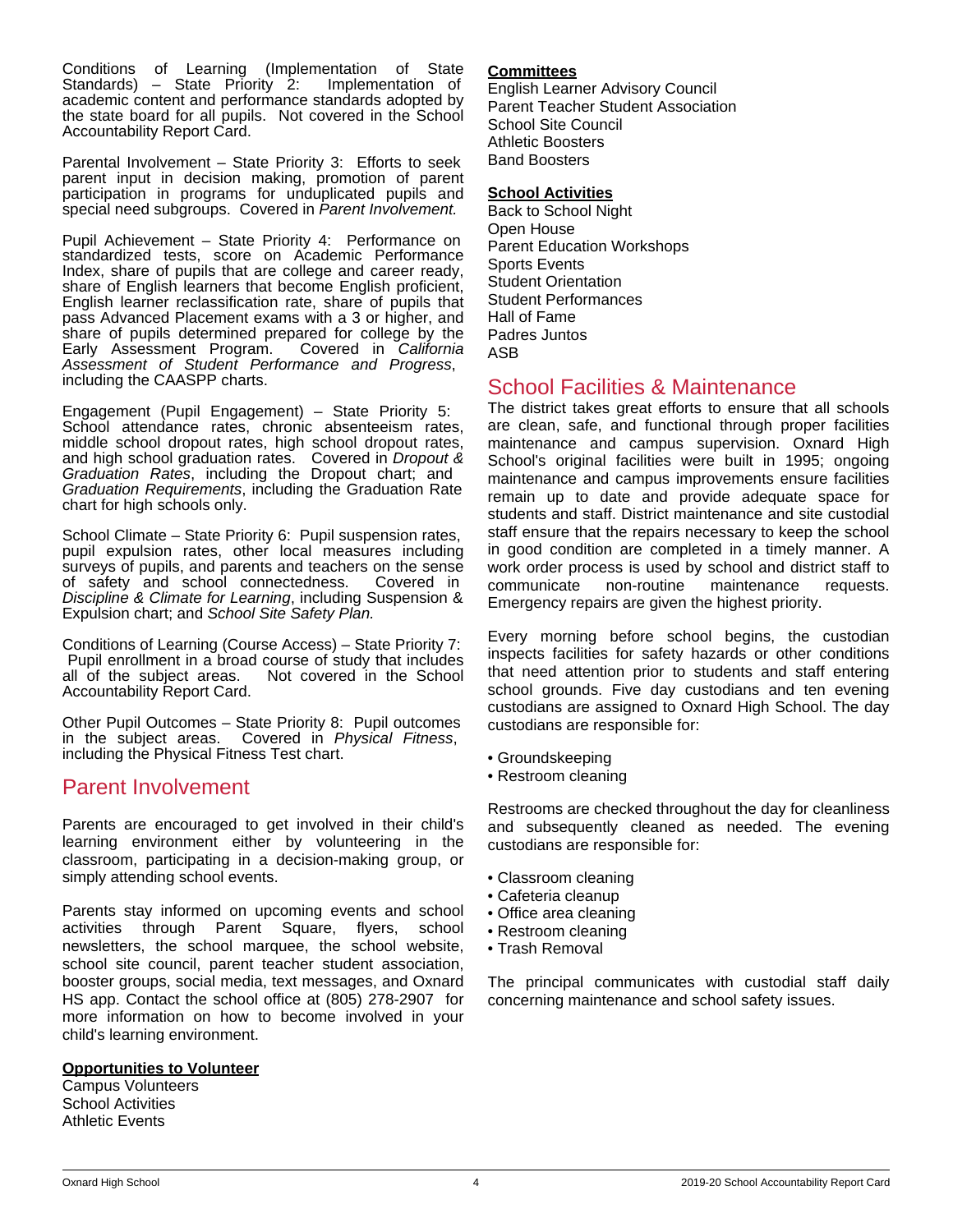| <b>Campus Description</b>     |          |
|-------------------------------|----------|
| Year Built                    | 1995     |
| Acreage                       | 45       |
| Square Footage                | 238127   |
|                               | Quantity |
| <b>Permanent Classrooms</b>   | 95       |
| Portable Classrooms           | 19       |
| Restrooms (sets)              | 34       |
| Computer Lab(s)               | 3        |
| Teacher Work Room(s)          | 3        |
| Cafeteria                     | 1        |
| Auditorium                    | 1        |
| Gymnasium                     | 1        |
| Locker Rooms                  | 1 set    |
| Office                        | 1        |
| One Story Classroom Buildings | 3        |
| Sports Stadium                | 1        |
| Swimming Pool                 | 1        |
| Teacher/Staff Lounge          | 1        |
| Two Story Classroom Buildings | 2        |
| Weight Room                   | 1        |

## Facilities Inspection

The district's maintenance department inspects Oxnard High School on an annual basis in accordance with Education Code §17592.72(c)(1). Oxnard High School uses a school site inspection survey to identify unsafe or hazardous conditions and facility improvement needs.

The most recent school inspection took place on Tuesday, May 12, 2020 to Monday, June 28, 2020. Deficiencies noted in the school inspection survey were corrected immediately by the district's maintenance department. During fiscal year 2020-21, all restrooms were fully functional and available for student use at the time of the inspection.

| <b>School Facility Good Repair Status</b><br>Most Recent Inspection: Tuesday, May 12, 2020 |                      |      |      |  |  |
|--------------------------------------------------------------------------------------------|----------------------|------|------|--|--|
| <b>Item Inspected</b>                                                                      | <b>Repair Status</b> |      |      |  |  |
|                                                                                            | Good                 | Fair | Poor |  |  |
| A. Systems                                                                                 |                      |      |      |  |  |
| <b>B.</b> Interior                                                                         |                      |      |      |  |  |
| C. Cleanliness                                                                             |                      |      |      |  |  |
| D. Electrical                                                                              |                      |      |      |  |  |
| E. Restrooms / Fountains                                                                   |                      |      |      |  |  |
| F. Safety                                                                                  |                      |      |      |  |  |
| G. Structural                                                                              |                      |      |      |  |  |
| H. External                                                                                |                      |      |      |  |  |

|                       | Repair Needed and Action Taken or Planned                                                                                                                                                                                                                                                                                  |
|-----------------------|----------------------------------------------------------------------------------------------------------------------------------------------------------------------------------------------------------------------------------------------------------------------------------------------------------------------------|
| <b>Section Number</b> | Comment                                                                                                                                                                                                                                                                                                                    |
| (A)                   | Bldg "B" Classroom 101; Classroom 102, 103, 104, 105, 106,<br>108, 109, 110, 111, 112, 113, 114 - HVAC not working, in<br>need of repair                                                                                                                                                                                   |
| (C)                   | Bldg "G" Main Gymnasium Space 1; Storage Space 13 -<br>Evidence of rodent intrusion                                                                                                                                                                                                                                        |
| (E)                   | Boys Restroom Space 5 - Toilet leaking when flushed                                                                                                                                                                                                                                                                        |
|                       | Girls Restroom Space 6 - Toilet leaking when flushed, faucet<br>in need of securing to sink                                                                                                                                                                                                                                |
|                       | Classroom 108 Boys Restroom - Faucet leaking                                                                                                                                                                                                                                                                               |
|                       | Gym Girls Restroom Space 2; Girls Locker Room Restroom<br>Space 9; Outside Entry Boys Restroom Space 19; Portable<br>Restroom Space 6; Girls Locker/Shower Restroom Space 1 -<br>Toilet leaks when toilet flushed                                                                                                          |
| (F)                   | Boys Team Locker Room Space 25 - Fire pull station handle<br>missing                                                                                                                                                                                                                                                       |
| (G)                   | Portable Classroom Space 15; Portable Classroom Space<br>14; Portable Classroom Space 13; Portable Classroom<br>Space 12; Portable Classroom Space 11; Portable<br>Classroom 4 & 5; Area P-3 ROTC Classroom Portable P16,<br>P17; Area P-3 Class Room 17; Area P-3 Science Classroom<br>Space 18 - Gutter/downspout damage |
|                       | Bldg P-2 Portable Classroom 1 - Gutter not attached to<br>building                                                                                                                                                                                                                                                         |
| (H)                   | Bldg "B" Classroom 101 - Concrete lifted/trip hazard at<br>corner of building                                                                                                                                                                                                                                              |
|                       | Classroom 113 & 114 - Concrete pathway elevated due to<br>tree roots (trip hazard)                                                                                                                                                                                                                                         |

| <b>Overall Summary of School Facility Good Repair Status</b> |      |      |      |  |  |
|--------------------------------------------------------------|------|------|------|--|--|
| <b>Exemplary</b>                                             | Good | Fair | Poor |  |  |
|                                                              |      |      |      |  |  |

*Rating Description*

*Good: The school is maintained in good repair with a number of non-critical deficiencies noted. These deficiencies are isolated, and/or result from minor wear and tear, and/or are in the process of being mitigated.*

## Campus Supervision

School administration and teaching staff place a high priority on providing adequate adult supervision on campus before, during, and after school. The principal, assistant principals, campus supervisors, and resource officers patrol the campus entrance areas and designated common areas before school, during lunch, and during dismissal to monitor student activities and behavior.

Oxnard High School is a closed campus. During school hours, all visitors must sign in at the school's office and wear identification badges while on school grounds.

# School Site Safety Plan

The Comprehensive School Site Safety Plan was developed for Oxnard High School in collaboration with local agencies and the district office to fulfill Senate Bill 187 requirements. Components of this plan include child abuse reporting procedures, teacher notification of dangerous pupil procedures, disaster response procedures, procedures for safe arrival and departure from school, sexual harassment policy, and dress code policy. The school's most recent school safety plan was reviewed, updated, and discussed with school staff in Fall 2020.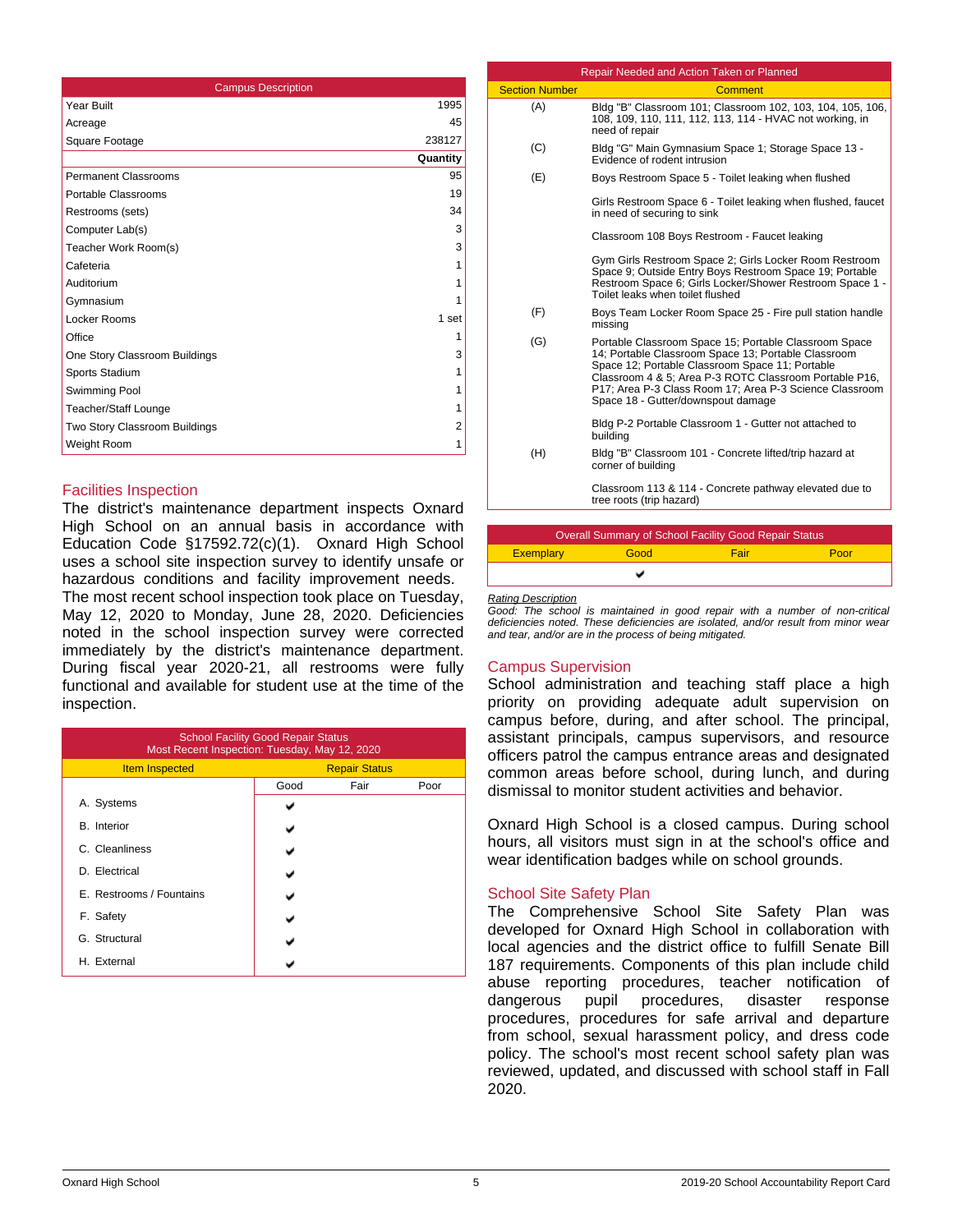# Classroom Environment

# Discipline & Climate for Learning

Oxnard High School's discipline policies are based upon Positive Behavioral Interventions and Supports (PBIS) and a Multi-Tiered System of Supports approach to social, emotional and behavioral support. This school-wide positive behavior management plan is used as a guide to develop school rules, develop behavior management programs, promote responsibility, promote respect, and minimize classroom disruptions. disciplinary intervention is managed by school administrators in a fair, firm, and consistent manner based upon the nature of each situation.

| <b>Suspensions &amp; Expulsions</b> |           |                 |       |  |  |
|-------------------------------------|-----------|-----------------|-------|--|--|
|                                     | $17 - 18$ | 18-19           | 19-20 |  |  |
|                                     |           | School          |       |  |  |
| % Students Suspended                | 5.8       | 6.2             | 4.2   |  |  |
| % Students Expelled                 | 0.1       | 0.2             | 0.3   |  |  |
|                                     |           | <b>District</b> |       |  |  |
| % Students Suspended                | 5.2       | 6.2             | 4.0   |  |  |
| % Students Expelled                 | 0.1       | 0.3             | 0.3   |  |  |
|                                     |           | <b>State</b>    |       |  |  |
| % Students Suspended                | 3.5       | 3.5             | 2.5   |  |  |
| % Students Expelled                 | 0.1       | 0.1             | 0.1   |  |  |

*Note: The 2019-2020 suspensions and expulsions rate data are not comparable to prior year data because the 2019-2020 school year is a partial school year due to the COVID-19 crisis. As such, it would be inappropriate to make any comparisons in rates of suspensions and expulsions in the 2019-2020 school year compared to prior years.*

## Class Size

The Class Size Distribution table in this report illustrates the distribution of class sizes by subject area, the average class size, and the number of classes that contain 1-22 students, 23-32 students, and 33 or more students. Calculations exclude classrooms of 50 or more students.

| Average Class Size and Class Size Distribution |               |          |                          |       |
|------------------------------------------------|---------------|----------|--------------------------|-------|
|                                                | 2017-18       |          |                          |       |
|                                                | Avg.<br>Class |          | <b>Number of Classes</b> |       |
| <b>Subject</b>                                 | <b>Size</b>   | $1 - 22$ | 23-32                    | $33+$ |
| English                                        | 31.0          | 16       | 26                       | 56    |
| <b>Mathematics</b>                             | 30.0          | 14       | 20                       | 56    |
| Science                                        | 25.0          | 34       | 22                       | 50    |
| Social Science                                 | 29.0          | 17       | 24                       | 43    |
|                                                |               |          | 2018-19                  |       |
|                                                | Avg.<br>Class |          | <b>Number of Classes</b> |       |
| <b>Subject</b>                                 | <b>Size</b>   | $1 - 22$ | 23-32                    | $33+$ |
| English                                        | 31.0          | 16       | 18                       | 62    |
| <b>Mathematics</b>                             | 31.0          | 11       | 26                       | 49    |
| Science                                        | 24.0          | 37       | 18                       | 45    |
| Social Science                                 | 29.0          | 17       | 20                       | 46    |
|                                                |               |          | 2019-20                  |       |
|                                                | Avg.<br>Class |          | <b>Number of Classes</b> |       |
| <b>Subject</b>                                 | <b>Size</b>   | $1 - 22$ | 23-32                    | $33+$ |
| English                                        | 28.0          | 26       | 29                       | 54    |
| <b>Mathematics</b>                             | 30.0          | 15       | 25                       | 52    |
| Science                                        | 29.0          | 18       | 20                       | 42    |
| Social Science                                 | 28.0          | 18       | 28                       | 42    |

*\*Number of classes indicates how many classrooms fall into each size category (a range of total students per classroom). At the secondary level, this information is reported by subject area rather than grade level.*

# Dropout & Graduation Rates

Oxnard High School's teachers and administrative staff practice the early identification of and intervention on behalf of students who exhibit warning signs and/or behavioral traits that may lead to dropping out of school. Intervention strategies used to promote attendance and reduce dropout rates include monitoring test results and performance, parent conferences, counseling, 9-10 grade PLC's, 21st Century Response to Intervention for freshman students, SOAR, and alternative placements to best meet their needs. Understanding that the needs of each student are different, administrators, counselors, and teaching staff continue their efforts to discover successful solutions to help students complete their high school program.

Students must accumulate 230 course credits to receive a high school diploma from Oxnard High School. Alternative methods of acquiring a diploma are available through the continuation school, community day school, adult school, Condor High School (independent study) for those students who have been unsuccessful in a high school environment or have exhausted their opportunities to remain at Oxnard High School.

In the following Dropout & Graduation Rates table, 2018-19 data is the most current information available, since state certification/release dates for dropout data occur too late for inclusion in this report. Detailed information about dropout rates and graduation rates can be found on the DataQuest Web page at http://dq.cde.ca.gov/dataquest/.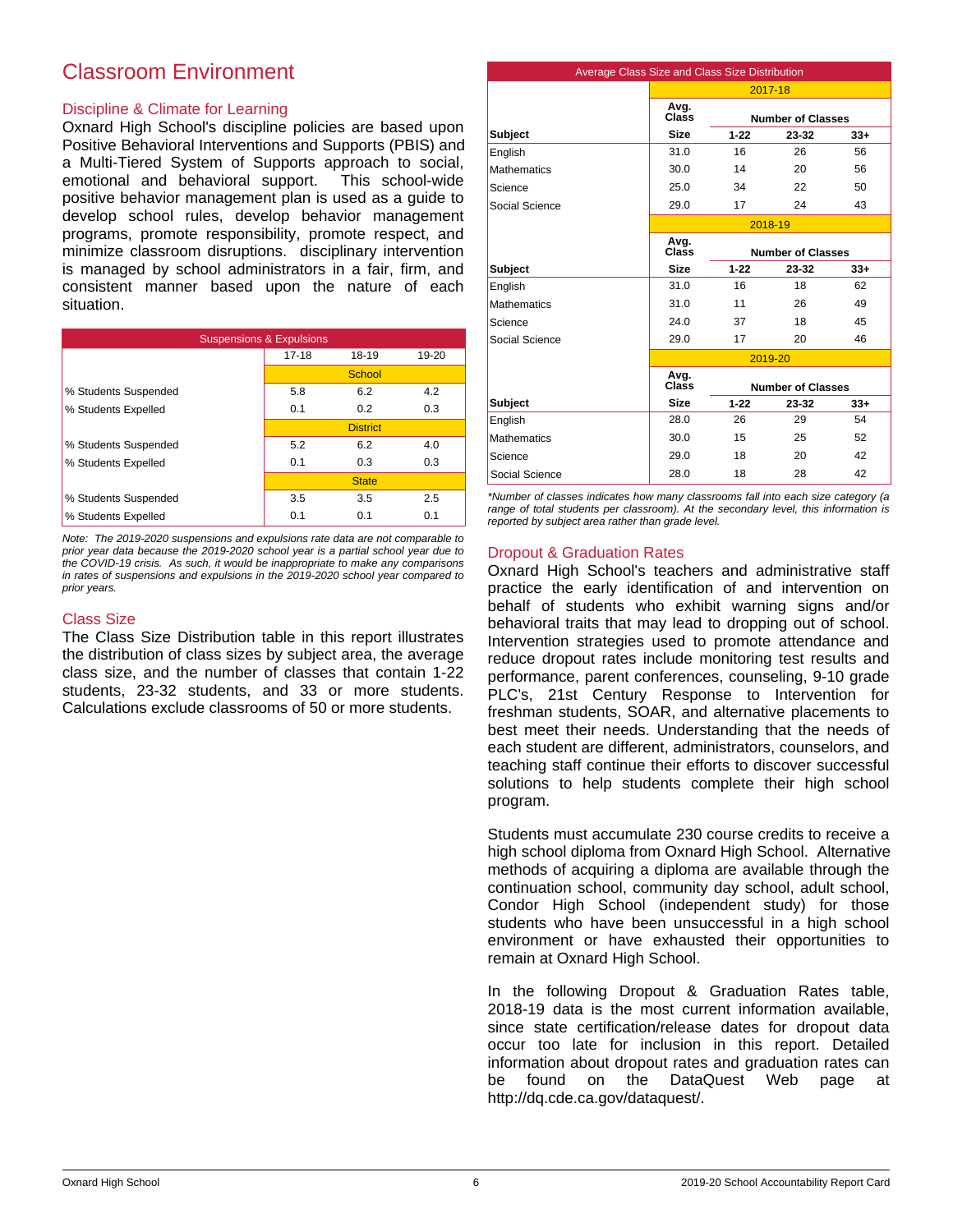| Dropout & Graduation Rates (Four-Year Cohort Rate) |       |                 |       |  |
|----------------------------------------------------|-------|-----------------|-------|--|
|                                                    |       | School          |       |  |
|                                                    | 16-17 | $17 - 18$       | 18-19 |  |
| Dropout Rate                                       | 4.5%  | 4.6%            | 2.6%  |  |
| <b>Graduation Rate</b>                             | 91.8% | 91.6%           | 96.2% |  |
|                                                    |       | <b>District</b> |       |  |
|                                                    | 16-17 | 17-18           | 18-19 |  |
| Dropout Rate                                       | 7.1%  | 7.1%            | 6.8%  |  |
| <b>Graduation Rate</b>                             | 85.6% | 84.9%           | 85.5% |  |
|                                                    |       | <b>State</b>    |       |  |
|                                                    | 16-17 | 17-18           | 18-19 |  |
| Dropout Rate                                       | 9.1%  | 9.6%            | 9.0%  |  |
| <b>Graduation Rate</b>                             | 82.7% | 83.0%           | 84.5% |  |

*For the formula to calculate the 2018-19 and 2019-20 adjusted cohort graduation rate, see the 2019-20 Data Element Definitions document located on the SARC web page at https://www.cde.ca.gov/ta/ac/sa/*

# Curriculum & Instruction

# Staff Development

All training and curriculum development activities at Oxnard High School revolve around the California State Content Standards and Frameworks. During the 2019-20 school year, Oxnard High School held staff development training devoted to:

- Highly Effective Reading, Writing, Speaking & Listening **Strategies**
- Relevant Curriculum
- Checking for Understanding
- Building Relationships
- College & Career Readiness

Decisions concerning selection of staff development activities are performed by all staff using tools such as teacher input, state assessment results, and data analysis to determine the areas in which additional teacher training may enhance classroom instruction and increase student achievement levels. Oxnard High School supports ongoing professional growth throughout the year on weekly early release days. Teachers meet in both grade level and department level teams to conduct data analysis to identify areas of need. Teaching staff are provided the opportunity to participate in district-sponsored staff development workshops or training session as 1) a supplement to site-based staff development, 2) for reinforcement of or follow-up on previous training, or 3) follow-up training for newly implemented programs/curricula.

During the 2018-19, 2019-20, and 2020-21 school years, Oxnard High School's teachers had the opportunity to attend the following events hosted by the Oxnard Union High School District:

2018-19 Training:

- Next Generation Science Standards (NGSS)
- English Language Arts (ELA)
- Mathematics
- Social Science
- iLit Training

2019-20 Training:

- Multi-Tiered System of Supports (MTSS)
- iLit Reading Intervention
- SkillsUSA Training for Career Pathways
- Edge Training for ESL Students
- Curriculum Design for Dual Language Immersion
- Textbook Pilot Training for Science and ELA
- Math Leadership Network
- Digital Broadcast
- Ethnic Studies Curriculum Development
- Dual Immersion Textbook Pilot Training
- VC Innovates
- AP Spanish Committee Test Development
- Next Generation Science Standards (NGSS)
- Library Learning Day
- AVID Elective Focused Note-Taking
- Data Chats for Common Assessments, Corrective Teaching, and Engagement
- Google Platform Training
- PLC Summer Curriculum Planning, Common Syllabi, Technology Use, Student Engagement
- Positive Behavioral Interventions & Supports (PBIS)
- Distance Learning Platforms (Google Meet, Technology)

2020-21 Training:

- Interactive Google Meet
- Grading for Equity 1 Key Concepts
- Grading for Equity 2 Scoring Rubrics
- Grading for Equity 3 Mastery Tracking
- Supporting English Learners in Distance Learning
- Supporting SPED in Distance Learning
- Social Emotional Learning (SEL) Check-in
- Google Classroom & Canvas
- ParentSquare
- Digital Tools
- Lesson Design Strategy for Distance Learning

Oxnard High School offers support to new and veteran teachers through peer coaching and mentoring. Instructional aides are provided targeted training focused on teaching strategies and curriculum content. Substitute teachers are invited to participate in designated staff development activities. All staff are encouraged to attend professional workshops and conferences. Classified support staff receive job-related training from department supervisors and district representatives.

| Number of School Days Dedicated to Staff Development and Continuous<br>Improvement |         |             |  |
|------------------------------------------------------------------------------------|---------|-------------|--|
| 2018-19                                                                            | 2019-20 | $2020 - 21$ |  |
|                                                                                    |         |             |  |

## Instructional Materials

All textbooks used in the core curriculum at Oxnard High School are aligned to the California Content Standards and Frameworks. Standards-based instructional materials are approved by the district's Board of Trustees. The district follows the State Board of Education's six-year adoption cycle for core content materials and the eight-year cycle for textbook adoptions in foreign language, visual and performing arts, and health.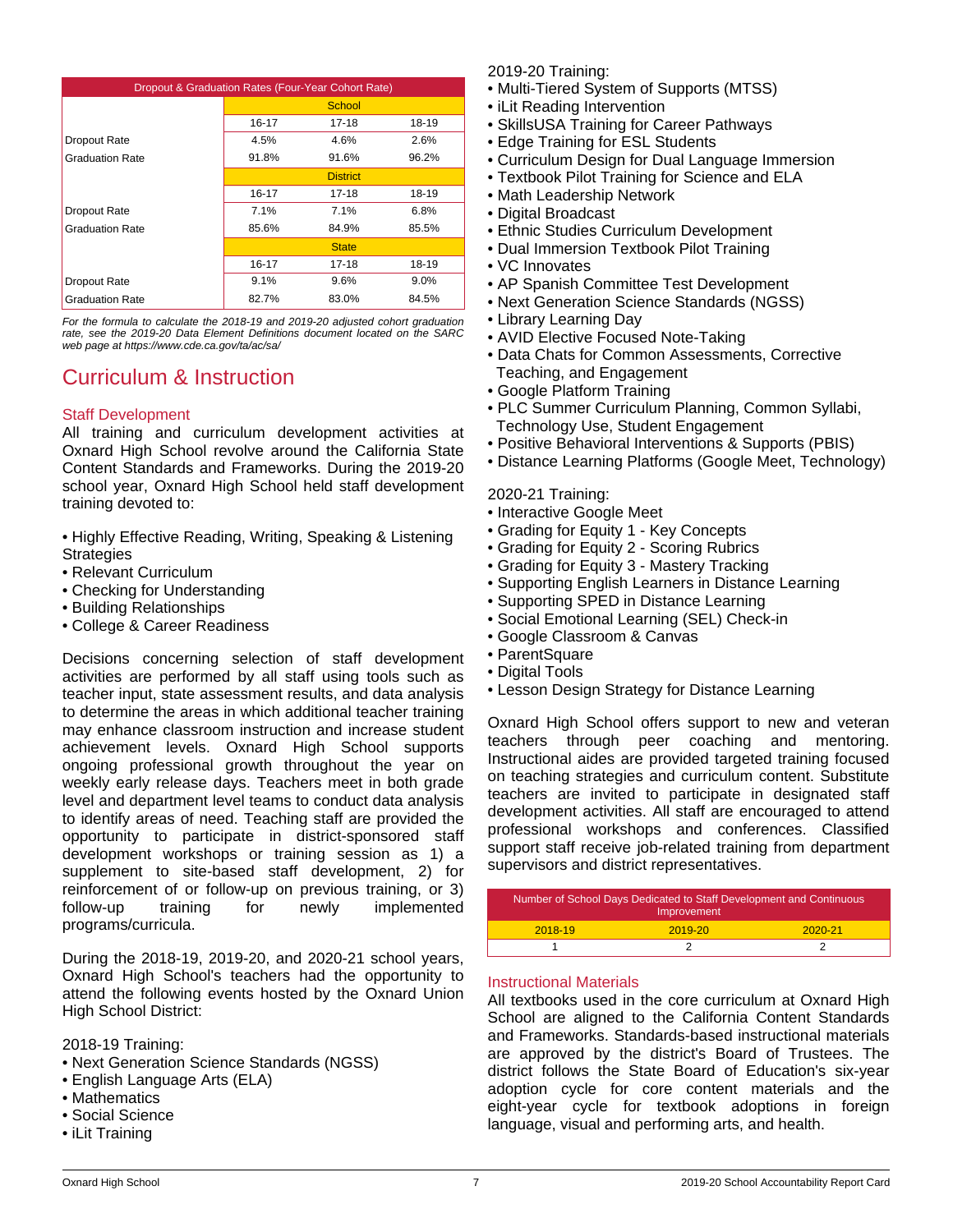On Wednesday, September 23, 2020, the Oxnard Union High School District's Board of Trustees held a public hearing to certify the extent to which textbooks and instructional materials have been provided to students. The Board of Trustees adopted Resolution No. 20-47 which certifies as required by Education Code §60119 (1) that textbooks and instructional materials were provided to all students, including English learners, in the district to the extent that each pupil has a textbook or instructional materials, or both, to use in class and to take home, (2) sufficient textbooks and instructional materials were provided to each student, including English learners, that are aligned to the academic content standards and consistent with the cycles and content of the curriculum frameworks in math, science, history-social science, and English/language arts, (3) sufficient textbooks or instructional materials were provided to each pupil enrolled in foreign language or health classes, and (4) sufficient laboratory science equipment was available for science laboratory classes offered in grades 9-12 inclusive.

In addition to core subject areas, districts are required to disclose in their SARCs the sufficiency of instructional materials used for their visual/performing arts curricula. During the 2020-21 school year, Oxnard Union High School District provided each student, including English learners, enrolled in a visual/performing arts class with a textbook or instructional materials to use in class and to take home. These materials complied with the state's content standards and curriculum frameworks.

|                               | <b>Textbooks</b>                                                                |                                           |
|-------------------------------|---------------------------------------------------------------------------------|-------------------------------------------|
| <b>Adoption Year</b>          | <b>Publisher &amp; Series</b>                                                   | <b>Pupils Lacking</b><br><b>Textbooks</b> |
| <b>English Language Arts</b>  |                                                                                 |                                           |
| 2008                          | Bedford/St. Martin's, The Language of<br>Composition                            | $0\%$                                     |
| 2005                          | McDougal Littell, Language Network                                              | $0\%$                                     |
| 2005                          | McDougal Littell, The Language of Literature                                    | $0\%$                                     |
| 2016                          | Pearson, The Longman Reader                                                     | $0\%$                                     |
| 2007                          | Prentice Hall, Timeless Voices, Timeless<br><b>Themes The British Tradition</b> | $0\%$                                     |
| <b>Foreign Languages</b>      |                                                                                 |                                           |
| 2011                          | Better Chinese Limited, Discovering Chinese                                     | $0\%$                                     |
| 2007                          | EMC Paradigm, Que Chevere 1, 2, 3                                               | $0\%$                                     |
| 2003                          | Holt, Ven Conmigo                                                               | 0 %                                       |
| 2007                          | McDougal Littell, Abriendo Puertas: Lenguaje                                    | $0\%$                                     |
| 2007                          | McDougal Littell, Discovering French<br>Nouveau                                 | $0\%$                                     |
| 2007                          | McDougal Littell, En Espanol                                                    | $0\%$                                     |
| 2007                          | Prentice Hall, Abriendo paso: Gramatica                                         | $0\%$                                     |
| 2007                          | Prentice Hall, Abriendo paso: Lectura                                           | $0\%$                                     |
| 2004                          | Prentice Hall, Momentos de los literaturas<br>hispanicas                        | $0\%$                                     |
| 2003                          | Prentice Hall, Sendas Literarias 1 & 2                                          | $0\%$                                     |
| 2015                          | Vista Higher Learning, D'accord (French)                                        | $0\%$                                     |
| 2008                          | Vista Higher Learning, Imaginez: le francais<br>sans frontieres (IB)            | $0\%$                                     |
| <b>Health</b>                 |                                                                                 |                                           |
| 2007                          | Pearson Prentice Hall, Health                                                   | $0\%$                                     |
| <b>History-Social Science</b> |                                                                                 |                                           |
| 2007                          | Glencoe/McGraw-Hill, World Geography and                                        | $0\%$                                     |
|                               |                                                                                 |                                           |

| 2008               | Cultures<br>Houghton Mifflin Harcourt, Psychology -<br><b>Principles in Practice</b>                                       | 0%           |
|--------------------|----------------------------------------------------------------------------------------------------------------------------|--------------|
| 2010               | Houghton Mifflin Harcourt, Sociology: The<br><b>Study of Relationships</b>                                                 | 0%           |
| 2007               | Kennedy, American Pagaent                                                                                                  | 0%           |
| 2007               | McDougal Littell, The Americans                                                                                            | 0%           |
| 2006               | Reconstruction to the 21st Century<br>McGraw Hill, Economics: Principles,                                                  | $0\%$        |
| 2006               | <b>Problems &amp; Policies</b><br>Pearson Prentice Hall, Economics: Principles                                             | 0%           |
| 2007               | in Action<br>Pearson Prentice Hall, The Western Heritage                                                                   | 0%           |
| 2007               | Since 1300 (AP European History)<br>Pearson Prentice Hall, World History: The                                              | 0%           |
| 2007               | Modern World<br>Prentice Hall-Longman, American<br>Government Continuity & Change (AP                                      | $0\%$        |
| 1999               | Course)<br>Steck-Vaughn, Fearon's American<br>Government                                                                   | 0%           |
| 2007               | Wadsworth, AP Psychology                                                                                                   | 0%           |
| 2010               | Worth Publishers, Myers Psychology Second<br><b>Edition for AP</b>                                                         | 0%           |
| <b>Mathematics</b> |                                                                                                                            |              |
| 2004               | Brooks/Cole, Physics: Calculus                                                                                             | 0%           |
| 2013               | CPM Educational Program, Core<br>Connections, Integrated 1                                                                 | $0\%$        |
| 2015               | CPM Educational Program, Core<br>Connections, Integrated 2                                                                 | 0%           |
| 2016               | CPM Educational Program, Core<br>Connections, Integrated 3                                                                 | 0%           |
| 2004               | Glencoe/McGraw-Hill, Geometry: Concepts<br>and Applications                                                                | 0%           |
| 2006               | Glencoe/McGraw-Hill, Mathematics with<br><b>Business Applications</b>                                                      | $0\%$        |
| 2002               | Holt McDougal, Economics                                                                                                   | $0\%$        |
| 2005               | Houghton Mifflin, Calculus of a Single<br>Variable                                                                         | 0%           |
| 2006               | Houghton Mifflin Company, PreCalculus with<br>Limits                                                                       | 0 %          |
| 2017               | Houghton Mifflin Harcourt, Big Ideas Math,<br>Course 1                                                                     | 0 %          |
| 2017               | Houghton Mifflin Harcourt, Big Ideas Math,<br>Course 2                                                                     | 0 %          |
| 2017               | Houghton Mifflin Harcourt, Big Ideas,<br>Integrated Math 1, 2 & 3                                                          | 0 %          |
| 2007               | W. H. Freeman, The Practice of Statistics                                                                                  | $0\%$        |
| <b>Science</b>     |                                                                                                                            |              |
| 2007               | Addison Wesley, Biology: Concepts &<br>Connections                                                                         | 0 %          |
| 2007               | Addison Wesley, Conceptual Physics                                                                                         | 0 %          |
| 2012               | Cengage Learning, Living in the Environment                                                                                | $0\%$        |
| 2007               | College Board, Biology: Principles of Life, AP<br>Edition                                                                  | 0%           |
| 2007               | Current Publishing, Life on an Ocean Planet                                                                                | $0\%$        |
| 2007<br>2007       | Delmar Cengage Learning, Agriscience,<br><b>Fundamentals and Applications</b><br>Freeman & Company, AP Biology: Principles | $0\%$<br>0 % |
| 2006               | of Life                                                                                                                    | $0\%$        |
|                    | Globe Fearon, Concepts and Challenges in<br><b>Physical Science</b>                                                        |              |
| 2008               | Houghton Mifflin Harcourt, Environmental<br>Science                                                                        | 0 %          |
| 2006               | J. Wiley & Son, Fundamentals of Physics                                                                                    | 0 %          |
| 2008               | McDougal Littell, Introductory Chemistry: A<br>Foundation                                                                  | 0%           |
| 2007               | Pearson Prentice Hall, Conceptual Physics                                                                                  | 0%           |
| 2007               | Pearson Prentice Hall, Earth Science                                                                                       | $0\%$        |
| 2007               | Pearson Prentice Hall, Essentials of Human<br>Anatomy & Physiology                                                         | $0\%$        |
| 2007               | Prentice Hall, Biology                                                                                                     | 0 %          |
| 2007               | Prentice Hall, Chemistry                                                                                                   | 0%           |
|                    | Science Laboratory Equipment                                                                                               | 0%           |
|                    |                                                                                                                            |              |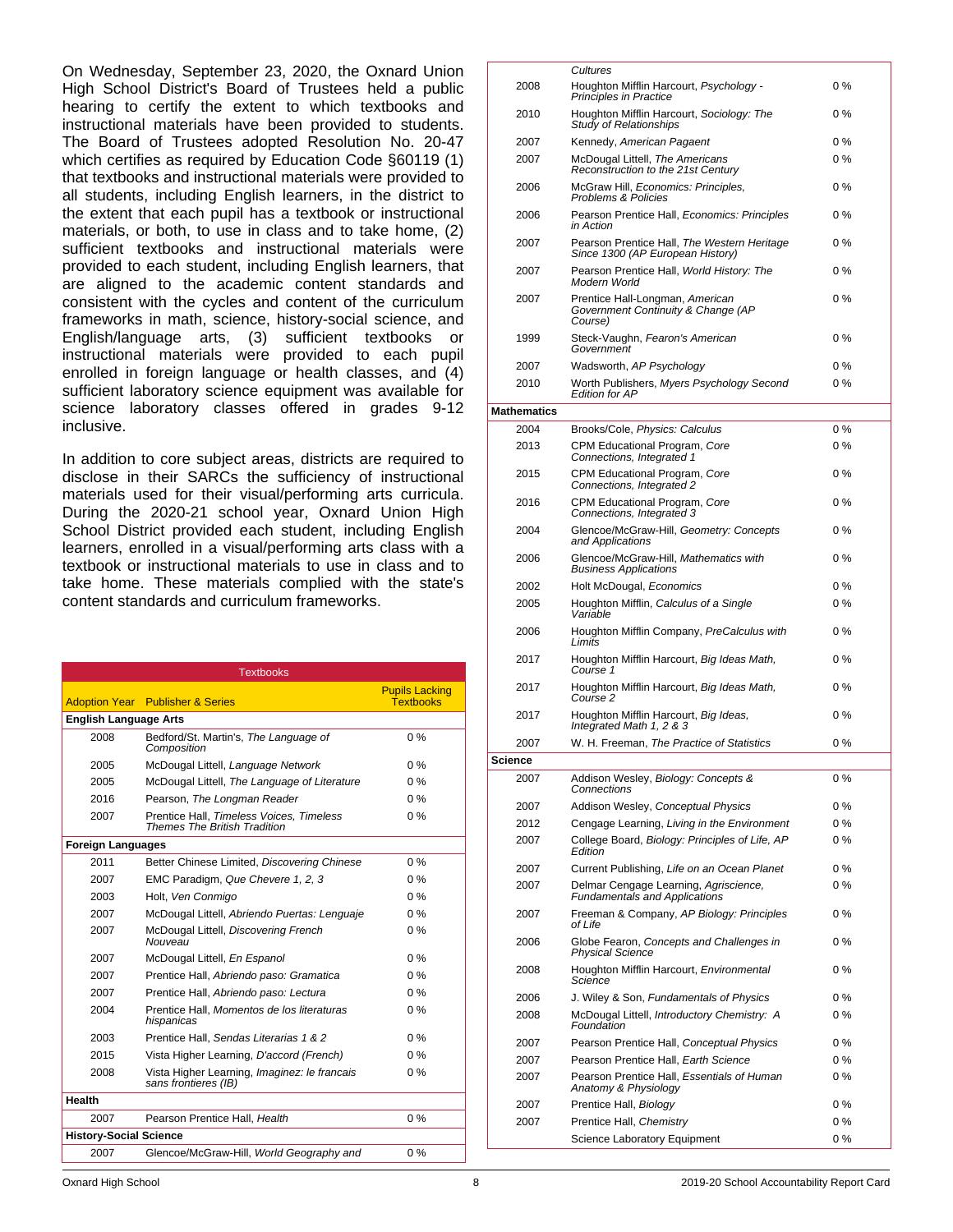# College Preparation & Work Readiness

#### College Preparation Courses

Students are encouraged to take required courses if they plan on attending a four-year college or university. The adjacent table illustrates the proportion of courses taken and successfully completed in relation to the number of course enrollments (sum of total enrollment in all classes).

## **Admission Requirements for California Public Universities**

#### University of California

Admission requirements for the University of California (UC) follow guidelines set forth in the Master Plan, which requires that the top one-eighth of the state's high school graduates, as well as those transfer students who have successfully completed specified college work, be eligible for admission to the UC. These requirements are designed to ensure that all eligible students are adequately prepared for University-level work. For general admission requirements please visit the University of California **Mebsite California** at http://www.universityofcalifornia.edu/admissions/general.h tml.

#### California State University

Admission requirements for the California State University (CSU) use three factors to determine eligibility. They are specific high school courses; grades in specified courses, and test scores; and graduation from high school. Some campuses have higher standards for particular majors or students who live outside the local campus area. Because of the number of students who apply, a few campuses have higher standards (supplementary admission criteria) for all applicants. Most CSU campuses utilize local admission guarantee policies for students who graduate or transfer from high schools and colleges that are historically served by a CSU campus in that region. For general admissions requirements, please visit the California State University Website at http://www.calstate.edu/admission/.

| Courses for UC/CSU Admission                                                 |      |  |
|------------------------------------------------------------------------------|------|--|
|                                                                              | $\%$ |  |
| 2019-20 Pupils Enrolled in Courses Required for UC/CSU<br>Admission          | 99.1 |  |
| 2018-19 Graduates who Completed all Courses Required for<br>UC/CSU Admission | 46.2 |  |

## Advanced Placement

In 2019-20, Oxnard High School offered advanced placement courses for those students seeking to qualify for college credit. Sophomores, juniors, and seniors achieving a score of three, four, or five on the final AP exams qualify for college credit at most of the nation's colleges.

| Number of Advanced Placement Courses Offered<br>2019-20            |    |      |  |  |  |
|--------------------------------------------------------------------|----|------|--|--|--|
| No. of Courses % of Students<br>Offered <sup>*</sup> in AP Courses |    |      |  |  |  |
| Computer Science                                                   | 1  | N/A  |  |  |  |
| English                                                            | 7  | N/A  |  |  |  |
| Fine and Performing Arts                                           | 0  | N/A  |  |  |  |
| Foreign Language                                                   | 4  | N/A  |  |  |  |
| <b>Mathematics</b>                                                 | 6  | N/A  |  |  |  |
| Science                                                            | 4  | N/A  |  |  |  |
| Social Science                                                     | 14 | N/A  |  |  |  |
| All Courses                                                        | 36 | 25.2 |  |  |  |

*Note: Cells with N/A values do not require data.*

*\* Where there are student course enrollments of at least one student.*

## Workforce Preparation

Students in grades nine through twelve receive counseling from school personnel regarding career paths and courses of study. During their freshman year, students meet with the counselor to discuss their four-year academic plan and are introduced to Oxnard High School's technical and career education programs; the counselor meets at least once a year with each student to follow-up on their progress in meeting graduation requirements and career objectives. All career and technical education (CTE) courses comply with state-adopted content standards and are integrated into the student's four-year academic plan as elective courses. Oxnard High School offers the following programs that promote leadership, develop job-related skills, provide on-the-job experience, and increase interest in school:

- Work Experience
- Career Education Center (CEC)
- Workability
- Career/Partnership Academies
- Career Pathways
- Small Learning Communities (SLC)

Individual student assessment of work readiness skills takes place through 1) Completion of course-required projects; 2) Course grades (work experience); 3) Career assessment surveys (freshmans and sophomores); 4) Special education skills assessments; and 5) Department of Rehabilitation assessments.

Work experience students are partnered with local employers that provide on-the-job training and mentoring for students 16 years of age or older. Work experience students receive guidance and supervision designed to ensure maximum educational benefit from part-time job placement. For more information, students should contact the counselor.

Career Education Center (CEC) programs are offered in partnership with the County Office of Education. A variety of career technical education courses are available to help prepare high school students (16 years and older) for entry-level employment, upgrading current job skills, or obtaining more advanced levels of education.

Workability provides work experience opportunities outside the school day that meet the students' interests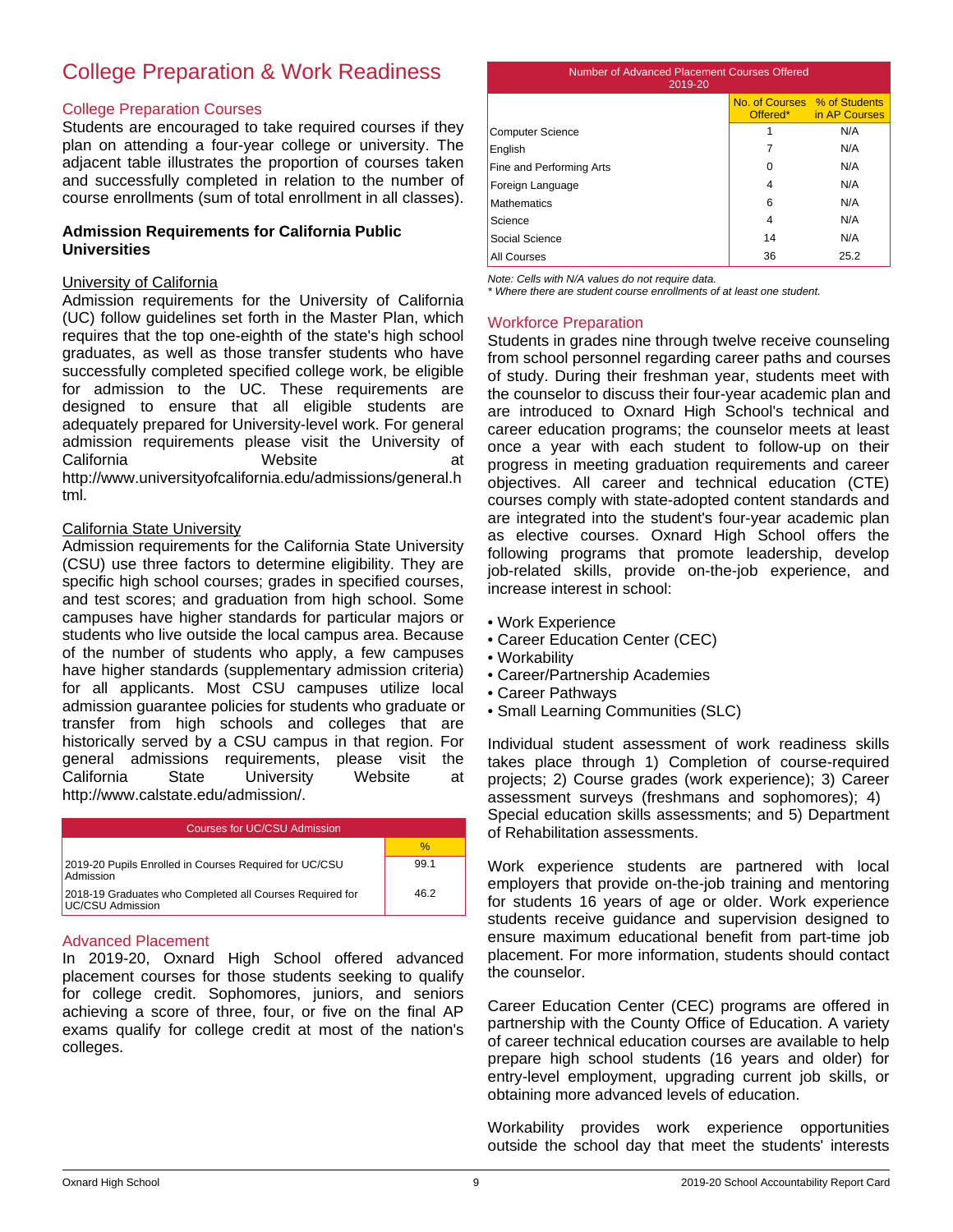and aptitudes while providing real-world job experience prior to graduation. The program is available to all students with disabilities who have an Individualized Education Plan.

Oxnard High School's career/partnership academies program components include rigorous academics with a career focus, a team of teachers, and active business involvement. During the 2019-20 school year, Oxnard High School offered the following career pathways:

- Robotics
- Mechatronics
- Building & Construction
- Business & Finance
- Sports Medicine
- Emotional Wellness
- Culinary Arts
- Food Service & Hospitality
- Commercial Photography
- Video & Broadcasting
- Mariachi

Students enrolled in the career/partnership academies are enrolled in core classes where instructional content is more closely related to the student's chosen field of study. Core curriculum teachers and partnership academy teachers collaborate regularly to ensure three-year terms and coursework are in alignment with state standards and students' needs.

During the 2019-20 school year, Oxnard High School offered the following academies/programs:

## Academies:

- Law and Public Service Academy
- Green Technologies Academy

## ROTC:

• Air Force Aviation & Leadership

Oxnard High School receives funds from the Carl D. Perkins Vocational and Technical Education Act (Perkins).

 This grant enables Oxnard High School to provide its students with the academic and technical skills needed to succeed in a knowledge- and skills-based economy and helps provide programs that prepare students for both postsecondary education and the careers of their choice. CTE table in this report shows the total number of students participating in the district's CTE courses and regional occupational programs and program completion rates. For more information on career technical programs, ROP, workability, partnership academies, and work experience, contact the counselor or visit the state's career technical website at http://www.cde.ca.gov/ci/ct/.

| Career Technical Education (CTE) Program Participation<br>2019-20                                                    |       |
|----------------------------------------------------------------------------------------------------------------------|-------|
| Total number of students participating in CTE programs                                                               | 1461  |
| Percentage of students completing CTE program and earning a<br>high school diploma                                   | 46.6% |
| Percentage of CTE courses sequenced or articulated between<br>the school and institutions of postsecondary education | 13.2% |

# Professional Staff

# Counseling & Support Staff

Oxnard High School provides professional, highly qualified staff that provide additional services and support centered on the whole student academically, physically, and mentally. The Counseling and Support Services table in this report illustrates the availability of non-instructional support staff to Oxnard High School's students. Full-time equivalent (FTE) is a standard measurement used to identify an employee's regular work load on a weekly basis. For example, an FTE of 1.0 designates a full-time position and the employee is on campus and available all day every day of the week; an FTE of 0.5 indicates that the staff member is available and on campus a portion (50%) of the week.

| <b>Academic Counselors &amp; Other Support Staff</b><br>(Nonteaching Professional Staff)<br>2019-20 |                        |                |  |
|-----------------------------------------------------------------------------------------------------|------------------------|----------------|--|
|                                                                                                     | No. of<br><b>Staff</b> | <b>FTE</b>     |  |
| Academic Counselor                                                                                  | 8                      | 8.0            |  |
| <b>Campus Supervisors</b>                                                                           | 7                      | 6.0            |  |
| Psychologists                                                                                       | 2                      | 1.5            |  |
| <b>Adaptive PE</b>                                                                                  | 1                      | 02             |  |
| <b>ASB Bookkeeper</b>                                                                               | 1                      | 1.0            |  |
| Career Center Technician                                                                            |                        | 1.0            |  |
| ELA Computer Lab Technician                                                                         |                        | 0.8            |  |
| Guidance Technician                                                                                 |                        | 0.8            |  |
| Migrant Guidance Technician                                                                         |                        | 0.75           |  |
| <b>Nurse</b>                                                                                        |                        | 1 <sub>0</sub> |  |
| School Resource Officer (SRO)                                                                       |                        | 1.0            |  |
| <b>Student Intervention Specialist</b>                                                              |                        | 1.0            |  |
| Textbook/Library/Media Technician                                                                   |                        | 1.0            |  |
| Counselor-to-Student Ratio: 1:347                                                                   |                        |                |  |

*Note: One Full Time Equivalent (FTE) equals one staff member working full time; one FTE could also represent two staff members who each work 50% of full time.*

## Teacher Assignment

During the 2019-20 school year, Oxnard High School had 107 teachers who met all credential requirements in accordance with state guidelines. The chart below identifies the number of teachers at both the school and district who are 1) fully credentialed; 2) without full credentials; 3) teaching outside subject area of competence; 4) misassignments for English learners; 5) total teacher misassignments; and 6) vacant teacher positions. The term "misassignments" refers to the number of positions filled by teachers who lack legal authorization to teach that grade level, subject area, student group, etc.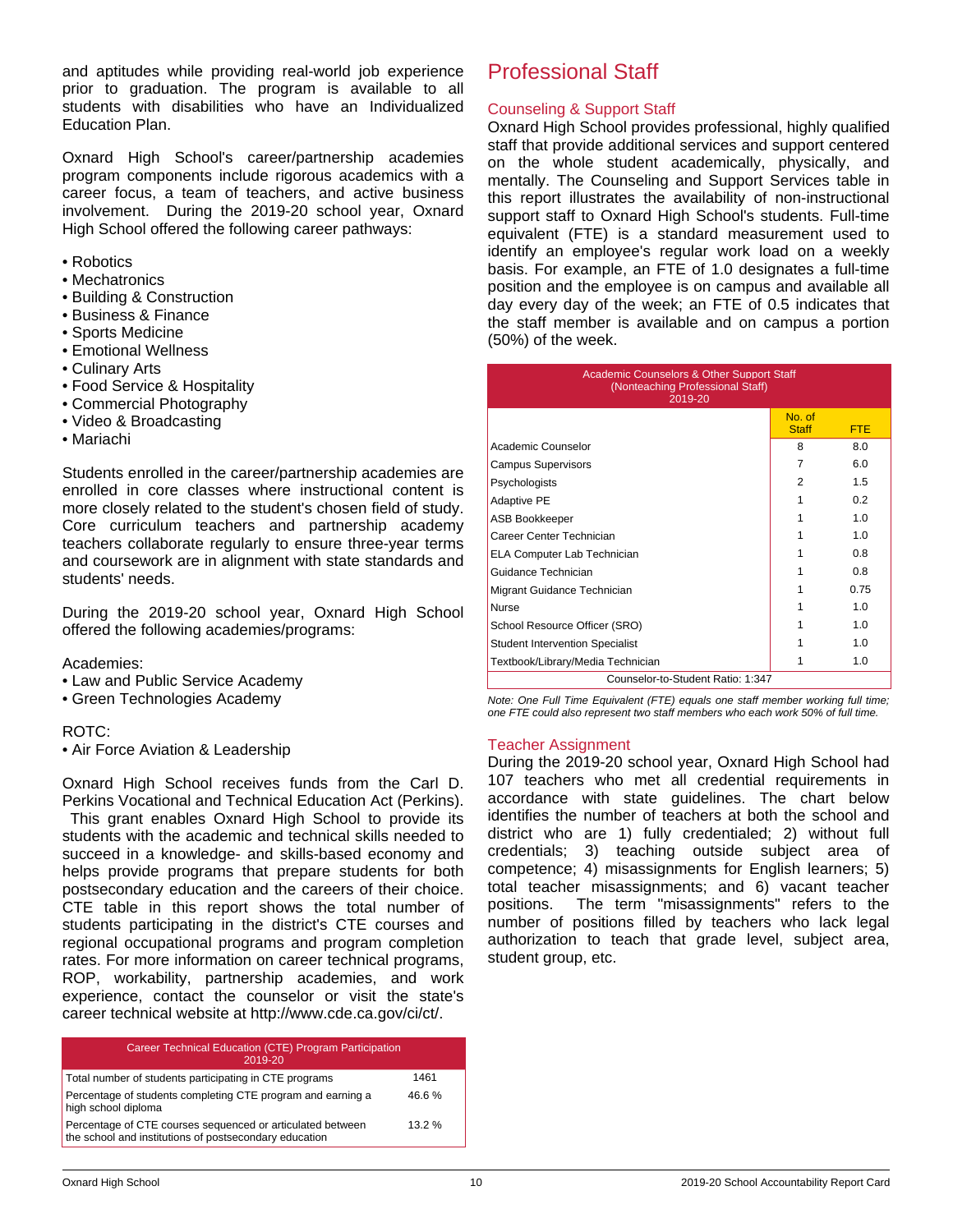| <b>Teacher Credentials &amp; Assignments</b>                                             |       |        |           |                 |
|------------------------------------------------------------------------------------------|-------|--------|-----------|-----------------|
|                                                                                          |       | School |           | <b>District</b> |
|                                                                                          | 18-19 | 19-20  | $20 - 21$ | $20 - 21$       |
| <b>Total Teachers</b>                                                                    | 108   | 108    | 108       | 688             |
| <b>Teachers With Full Credentials</b>                                                    | 104   | 107    | 106       | 681             |
| <b>Teachers Without Full</b><br>Credentials                                              | 4     |        | 2         | 7               |
| <b>Teachers Teaching Outside</b><br>Subject Area of Competence<br>(With Full Credential) | 15    | 13     | 8         | 82              |
| Misassignments of Teachers of<br><b>English Learners</b>                                 |       | ∩      | 0         | ŋ               |
| Total Teacher Misassignments*                                                            | n     | ŋ      | 0         | ŋ               |
| Vacant Teacher Positions                                                                 |       |        |           | 5               |

*Note: "Misassignments" refers to the number of positions filled by teachers who lack legal authorization to teach that grade level, subject area, student group, etc.*

*\*Total Teacher Misassignments includes the number of Misassignments of Teachers of English Learners.*

# District Expenditures

# Salary & Budget Comparison

State law requires comparative salary and budget information to be reported to the general public. For comparison purposes, the State Department of Education has provided average salary data from school districts having similar average daily attendance throughout the state. (Note: 2018-19 salary comparison data was the most recent data available at the time this report was published.)

| <b>Teacher and Administrative Salaries</b><br>2018-19 |                 |                                                                 |  |  |
|-------------------------------------------------------|-----------------|-----------------------------------------------------------------|--|--|
|                                                       | <b>District</b> | <b>State Average of</b><br><b>Districts in Same</b><br>Category |  |  |
| Beginning Teacher Salary                              | \$54,323        | \$52,670                                                        |  |  |
| Mid-Range Teacher Salary                              | \$97,512        | \$89,660                                                        |  |  |
| Highest Teacher Salary                                | \$105,601       | \$112,761                                                       |  |  |
| Superintendent Salary                                 | \$222,624       | \$250,285                                                       |  |  |
| <b>Average Principal Salaries:</b>                    |                 |                                                                 |  |  |
| <b>Elementary School</b>                              | N/A             | N/A                                                             |  |  |
| Middle School                                         | N/A             | \$142,638                                                       |  |  |
| <b>High School</b>                                    | \$150,246       | \$158,074                                                       |  |  |
| <b>Percentage of Budget:</b>                          |                 |                                                                 |  |  |
| <b>Teacher Salaries</b>                               | 33%             | 32%                                                             |  |  |
| <b>Administrative Salaries</b>                        | 4%              | 5%                                                              |  |  |

*For detailed information on salaries, see the CDE Certificated Salaries & Benefits Web page at http://www.cde.ca.gov/ds/fd/cs/.*

## Expenditures Per Student

For the 2018-19 school year, Oxnard Union High School District spent an average of \$12,541 of total general funds to educate each student (based on 2018-19 audited financial statements and in accordance with calculations defined in Education Code §41372). The table in this report 1) compares the school's per pupil expenditures from unrestricted (basic) and restricted (supplemental) sources with other schools in the district and throughout the state, and 2) compares the average teacher salary at the school site with average teacher salaries at the district and state levels. Detailed information regarding salaries can be found at the CDE website at www.cde.ca.gov/ds/fd/ec/ and www.cde.ca.gov/ds/fd/cs/.

(The figures shown in the table below reflect the direct cost of educational services, per ADA, excluding food services, facilities acquisition and construction, and certain other expenditures.)

In addition to general fund state funding, Oxnard Union High School District receives state and federal categorical funding for special programs. For the 2018-19 school year, the district received categorical, special education, and support programs funds for:

- CA Partnership Academies: Green & Clean Academies
- Career and Technical Education Programs
- Career Technical Education Incentive Grant Program
- Classified School Employee Professional Development Block Grant
- Department of Rehabilitation
- Education Protection Account
- Governor's CTE Initiative: CA Partnership Academies
- Lottery: Instructional Materials
- Low Performing Students Block Grant
- Medi-Cal Billing Option
- On-Behalf Pension Contributions
- Other State: Locally Defined
- Special Education
- State Lottery
- Title I
- Title II
- Title III